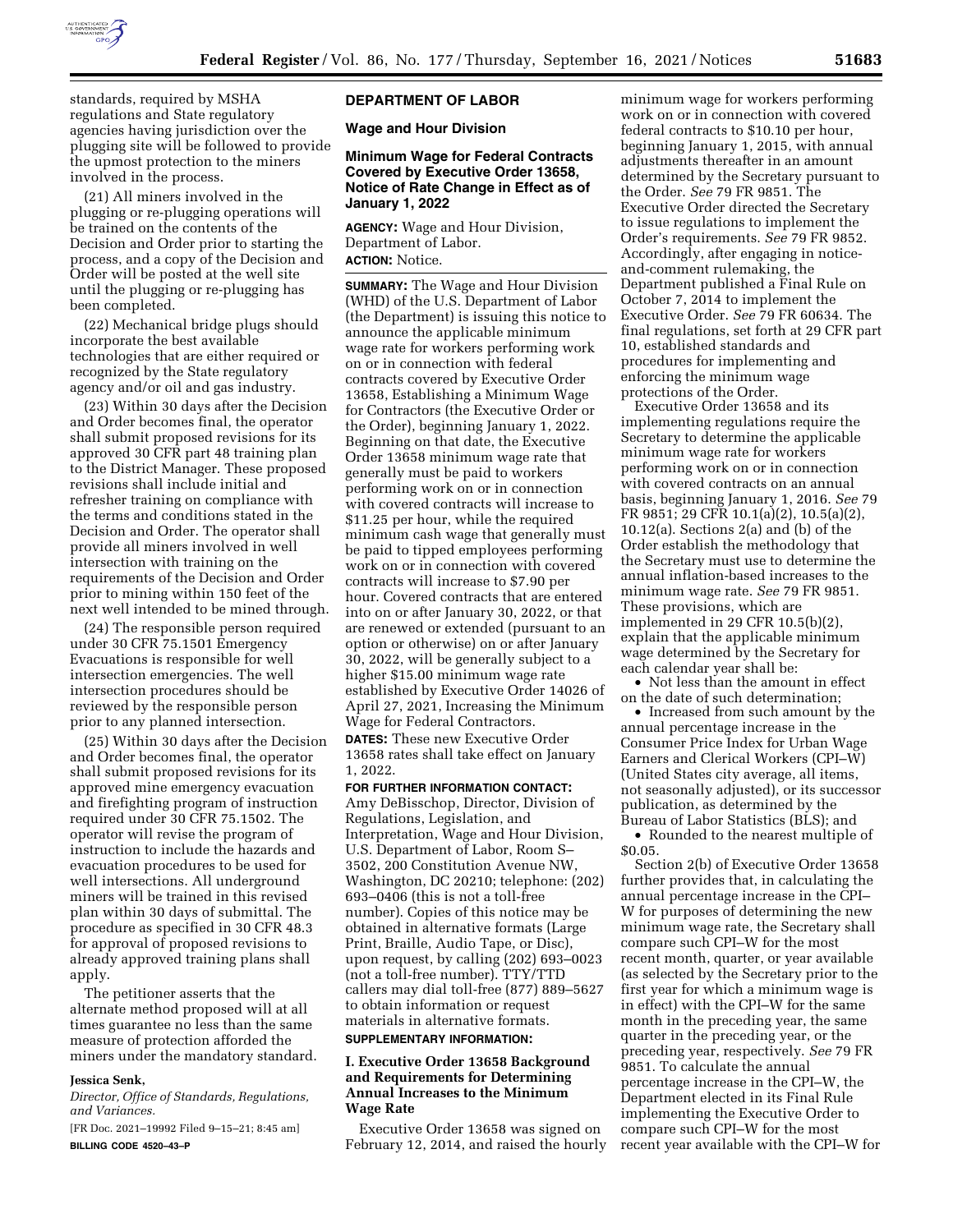the preceding year. *See* 29 CFR 10.5(b)(2)(iii). In its Final Rule, the Department explained that it decided to compare the CPI–W for the most recent year available (instead of using the most recent month or quarter, as allowed by the Order) with the CPI–W for the preceding year, ''to minimize the impact of seasonal fluctuations on the Executive Order minimum wage rate.'' 79 FR 60666.

Once a determination has been made with respect to the new minimum wage rate, Executive Order 13658 and its implementing regulations require the Secretary to notify the public of the applicable minimum wage rate on an annual basis at least 90 days before any new minimum wage takes effect. *See* 79 FR 9851; 29 CFR 10.5(a)(2), 10.12(c)(1). The regulations explain that the Administrator of the Department's Wage and Hour Division (the Administrator) will publish an annual notice in the **Federal Register** stating the applicable minimum wage rate at least 90 days before any new minimum wage takes effect. *See* 29 CFR 10.12(c)(2)(i). Additionally, the regulations state that the Administrator will provide notice of the Executive Order minimum wage rate on Wage Determinations OnLine (WDOL), *[http://www.wdol.gov,](http://www.wdol.gov)* or any successor site; <sup>1</sup> on all wage determinations issued under the Davis-Bacon Act (DBA), 40 U.S.C. 3141 *et seq.,*  and the Service Contract Act (SCA), 41 U.S.C. 6701 *et seq.;* and by other means the Administrator deems appropriate. *See* 29 CFR 10.12(c)(2)(ii)–(iv).

Section 3 of Executive Order 13658 requires contractors to pay tipped employees covered by the Order performing on or in connection with covered contracts an hourly cash wage of at least \$4.90, beginning on January 1, 2015, provided the employees receive sufficient tips to equal the Executive Order minimum wage rate under section 2 of the Order when combined with the cash wage. *See* 79 FR 9851–52; 29 CFR 10.28(a). The Order further provides that, in each succeeding year, beginning January 1, 2016, the required cash wage must increase by \$0.95 (or a lesser amount if necessary) until it reaches 70 percent of the Executive Order minimum wage. *Id.* For subsequent years, the cash wage for tipped employees will be 70 percent of the Executive Order minimum wage rounded to the nearest \$0.05. *Id.* When a contractor is using a tip credit to meet

a portion of its wage obligations under the Executive Order, the amount of tips received by the employee must equal at least the difference between the cash wage paid and the Executive Order minimum wage; if the employee does not receive sufficient tips, the contractor must increase the cash wage paid so that the cash wage in combination with the tips received equals the Executive Order minimum wage. *Id.* 

The Executive Order 13658 minimum wage and the cash wage required for tipped employees are currently \$10.95 and \$7.65 per hour, respectively. The Department announced these rates on August 31, 2020, 85 FR 53850, and the rates took effect on January 1, 2021.

#### **II. Effect of Executive Order 14026**

On April 27, 2021, President Joseph R. Biden, Jr. signed Executive Order 14026, Increasing the Minimum Wage for Federal Contractors. 86 FR 22835. Beginning January 30, 2022, Executive Order 14026 establishes a \$15.00 hourly minimum wage for the same types of contracts with the Federal Government that are covered by Executive Order 13658. However, Executive Order 14026 only applies to contracts with the Federal Government that are entered into on or after January 30, 2022, or that are renewed or extended (pursuant to an exercised option or otherwise) on or after January 30, 2022. For some amount of time, the Department therefore anticipates that there will be some existing contracts with the Federal Government that do not qualify as a covered ''new contract'' for purposes of Executive Order 14026 and thus will remain subject to the minimum wage requirements of Executive Order 13658.

The Department anticipates that, in the relatively near future, essentially all covered contracts with the Federal Government will qualify as ''new'' contracts under Executive Order 14026 and be subject to its higher minimum wage rate. Until such time, however, Executive Order 13658 and its regulations at 29 CFR part 10 must remain in place. The Department will continue announcing annual updates to Executive Order 13658's minimum wage rates for existing contracts still covered by Executive Order 13658.

### **III. The 2022 Executive Order 13658 Minimum Wage Rate**

Using the methodology set forth in Executive Order 13658 and summarized above, the Department must first determine the annual percentage increase in the CPI–W (United States city average, all items, not seasonally adjusted), as published by BLS, to determine the new Executive Order

13658 minimum wage rate. In calculating the annual percentage increase in the CPI–W, the Department must compare the CPI–W for the most recent year available with the CPI–W for the preceding year. The Department therefore compares the percentage change in the CPI–W between the most recent year (*i.e.,* the most recent four quarters) and the prior year (*i.e.,* the four quarters preceding the most recent year). The Department then increases the current Executive Order minimum wage rate by the resulting annual percentage change and rounds to the nearest multiple of \$0.05.

In order to determine the Executive Order 13658 minimum wage rate beginning January 1, 2022, the Department therefore calculated the CPI–W for the most recent year by averaging the CPI–W for the four most recent quarters, which consist of the first two quarters of 2021 and the last two quarters of 2020 (*i.e.,* July 2020 through June 2021). The Department then compared that data to the average CPI–W for the preceding year, which consists of the first two quarters of 2020 and the last two quarters of 2019 (*i.e.,*  July 2019 through June 2020). Based on this methodology, the Department determined that the annual percentage increase in the CPI–W (United States city average, all items, not seasonally adjusted) was 2.567 percent. The Department then applied that annual percentage increase of 2.567 percent to the current Executive Order hourly minimum wage rate of \$10.95, which resulted in a wage rate of \$11.231  $((\$10.95 \times 0.02567) + \$10.95)$ ; however, pursuant to the Executive Order, that rate must be rounded to the nearest multiple of \$0.05.

The new Executive Order 13658 minimum wage rate that must generally be paid to workers performing on or in connection with covered contracts beginning January 1, 2022 is therefore \$11.25 per hour.

### **IV. The 2022 Executive Order 13658 Minimum Cash Wage for Tipped Employees**

As noted above, section 3 of Executive Order 13658 provides a methodology to determine the amount of the minimum hourly cash wage that must be paid to tipped employees performing on or in connection with covered contracts. Because the cash wage for tipped employees reached 70 percent of the Executive Order 13658 minimum wage beginning on January 1, 2018 (*i.e.,* \$7.25 per hour compared to \$10.35 per hour), future updates to the cash wage for tipped employees must continue to set the rate at 70 percent of the full

<sup>1</sup>*WDOL.gov* moved to *[https://alpha.sam.gov/](https://alpha.sam.gov/content/wage-determinations) [content/wage-determinations](https://alpha.sam.gov/content/wage-determinations)*. This website is the authoritative and single location for obtaining appropriate Service Contract Act and Davis-Bacon Act wage determinations for each official contract action.